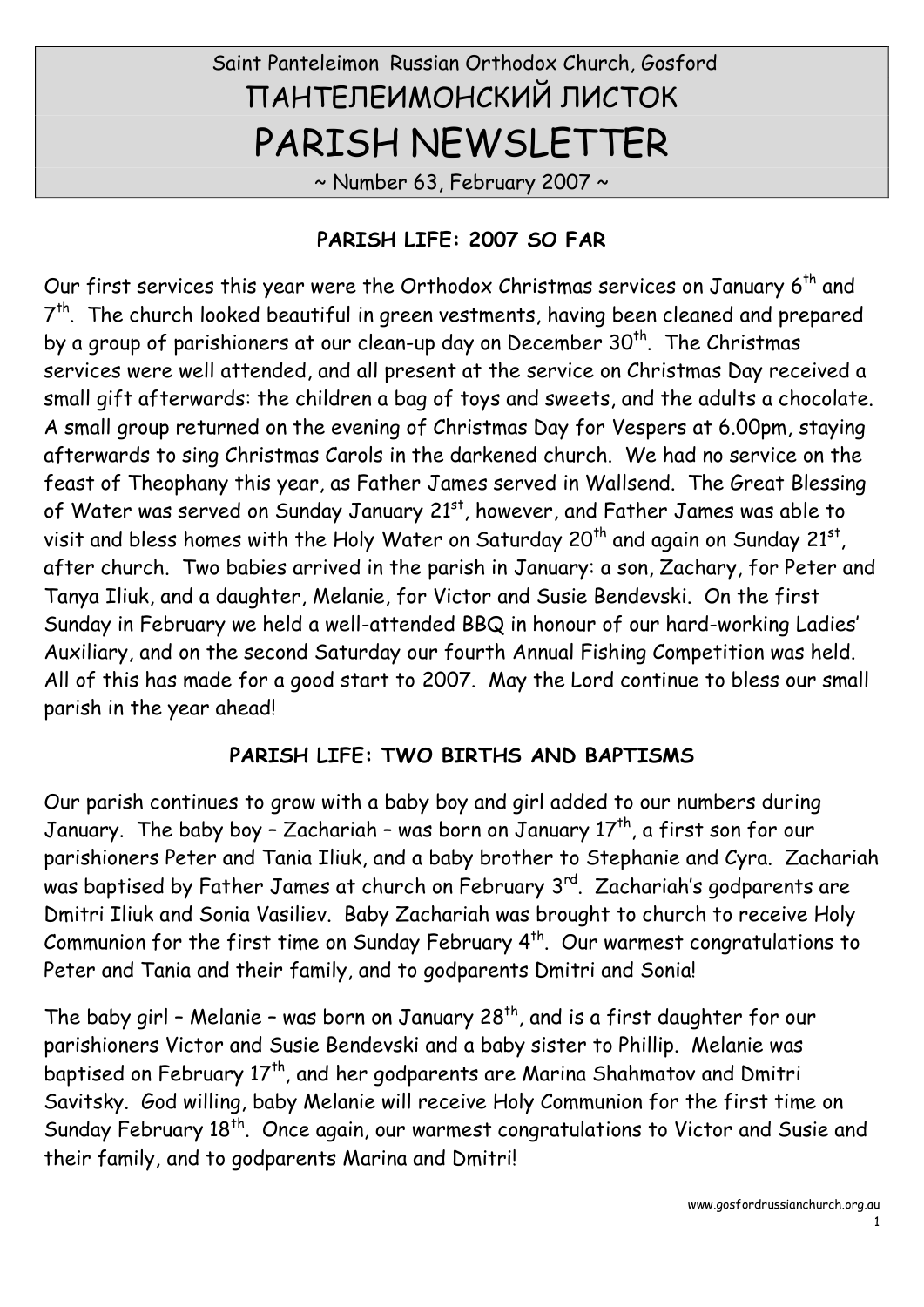# **PARISH LIFE: PARISH COUNCIL NEWS**

The first meeting of the Parish Council for 2007 was held on Tuesday February  $5<sup>th</sup>$ . Father James reported to the Parish Council on a number of issues in parish and diocesan life, some of which are reported in this newsletter: parish educational activities, disturbances in diocesan life, and the new schedule of services. He sought and obtained the agreement of the Parish Council for the purchase of a smaller chalice for use at Divine Services, an English-language Gospel book, and a Paschal candle-holder for use at the Easter services. Plans for a fundraising concert to be held at the Russian Club late in April were also discussed. In view of various difficulties, it was agreed that this concert be postponed until a more suitable time. The importance of charitable work, both within the church community and within the local community, was raised, and Paul Pereboeff agreed to co-ordinate this work on behalf of the parish. Some legal issues were discussed, as were plans for a Lenten BBQ on March  $18<sup>th</sup>$ , the  $4<sup>th</sup>$  Sunday in Great Lent. The Parish Council is due to meet next on Tuesday March 6<sup>th</sup>.

#### **PARISH LIFE: FOURTH ANNUAL FISHING COMPETITION**

The parish's fourth Annual Fishing Competition was held on Saturday February 10<sup>th</sup>. Organised by Paul Pereboeff and Victor Bendevski, the competition was once again a success, with over 70 people participating. As in previous years, the event was held at Deerubbin Reserve, Bar Point, on the Hawkesbury River. Previously a "boys only" event, this year ladies and children participated, a successful change that is likely to be a feature of the event in future. Over \$2300 was raised on the day. The funds will be used both for parish needs and for charitable works. The overall winner was George Gousev with a 0.68kg jewfish. George's name will be put on the perpetual trophy and he also received a trophy to take home. The general prize-winners were as follows:

**Bream**

Paul Morozoff 0.54kg

Chiara Dibiasi 0.33kg

#### **Flathead**

Michael Shahmatov 0.37kg

Julian Paramonov 0.34kg

#### **Jewfish**

George Gousev 0.68kg

#### **Other Fish**

George Portelli: Hammerhead shark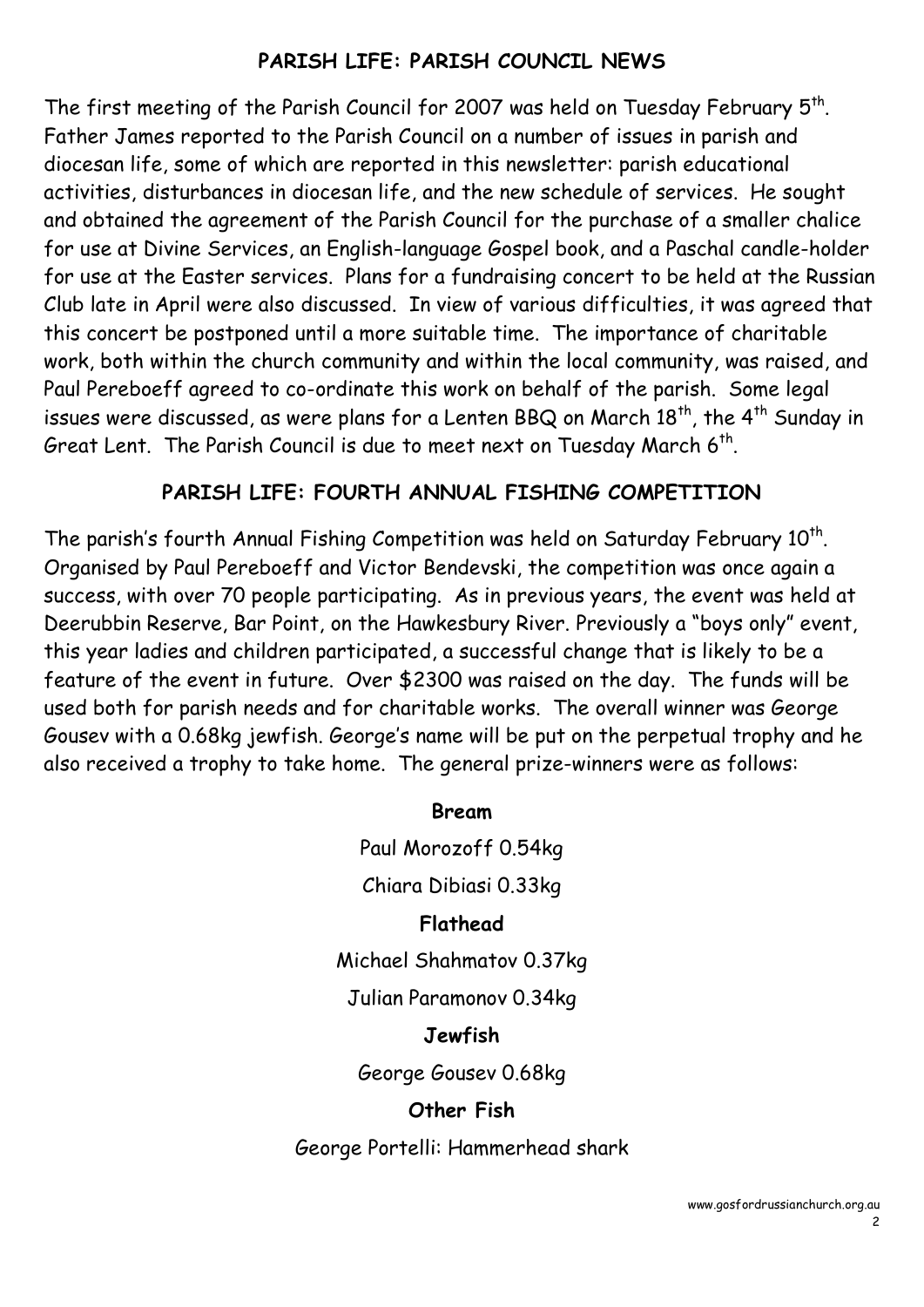The new kid's category (Under 16) was won by Julian Paramonov with his 0.34kg flathead. Lucky door prizes were won by George Karmadonoff, Tahlia Dibiasi and Nick Ostin. Mila Shevlikov won the first prize in a raffle, with a further 19 (!) smaller raffle prizes given.

Prizes were donated by Otto's Tackle World, Drummoyne; Chucky's Pro Tackle, Long Jetty; Amart All Sport, Tuggerah and Erina; Alec Pereboeff; Sam Shatrov; and Pure Fishing Australia. Many thanks to the organizers, sponsors and competitors for making this fundraising event so enjoyable and successful. Details of prizewinners and sponsors will be posted on our parish website shortly.

# **PARISH LIFE: RUSSIAN SCHOOL & PARISH EDUCATION**

A change in parish life this year concerns the activity of our Russian School. Our parish school of Saint Innocent of Alaska began lessons early in 2005 with 8 students from 5 families. 6 students from 2 families attended in 2006. Although following the same basic pattern as traditional church schools – Saturday morning lessons, Russian language and culture, religious instruction – our school employed an interesting and contemporary approach to teaching. Concerts at the end of 2005 and 2006 were well-received. The small numbers of students, the difference in skill levels and in ages, and various other commitments have made the operation of the parish school a challenge, however, and so we have decided that there will be no Saturday-morning Russian school in 2007. We are very grateful to Irene Kouznetsov for her work in our parish school during 2005-2006. Irene put together an excellent curriculum that worked well with students of diverse ages and skill levels, and we hope that she will continue to play a role in Russian-language education within the community. We will now take the opportunity to think about the range of educational needs in the parish – for both children and adults – and the most appropriate way of addressing these needs. Interestingly, a number of families within the broader Russian Orthodox community are seeking alternatives to the traditional Russian School model, with private Russian-language tuition increasingly a popular option. This leaves parishes with the responsibility of delivering education that is primarily religious, as opposed to cultural and linguistic, in focus. Ideas canvassed so far in this regard include a "Sunday School" for the smaller children that will provide religious education during a part of the Sunday morning service. Father James plans to convene a meeting of the younger families to discuss some of these issues over the next month or so.

#### **PARISH LIFE: UNDERTAKING CHARITABLE WORK**

At the first meeting of the Parish Council this year, the importance of charitable work was once again discussed. It was agreed that the parish would begin to undertake work to assist others within the Church as well as within the broader local community. Within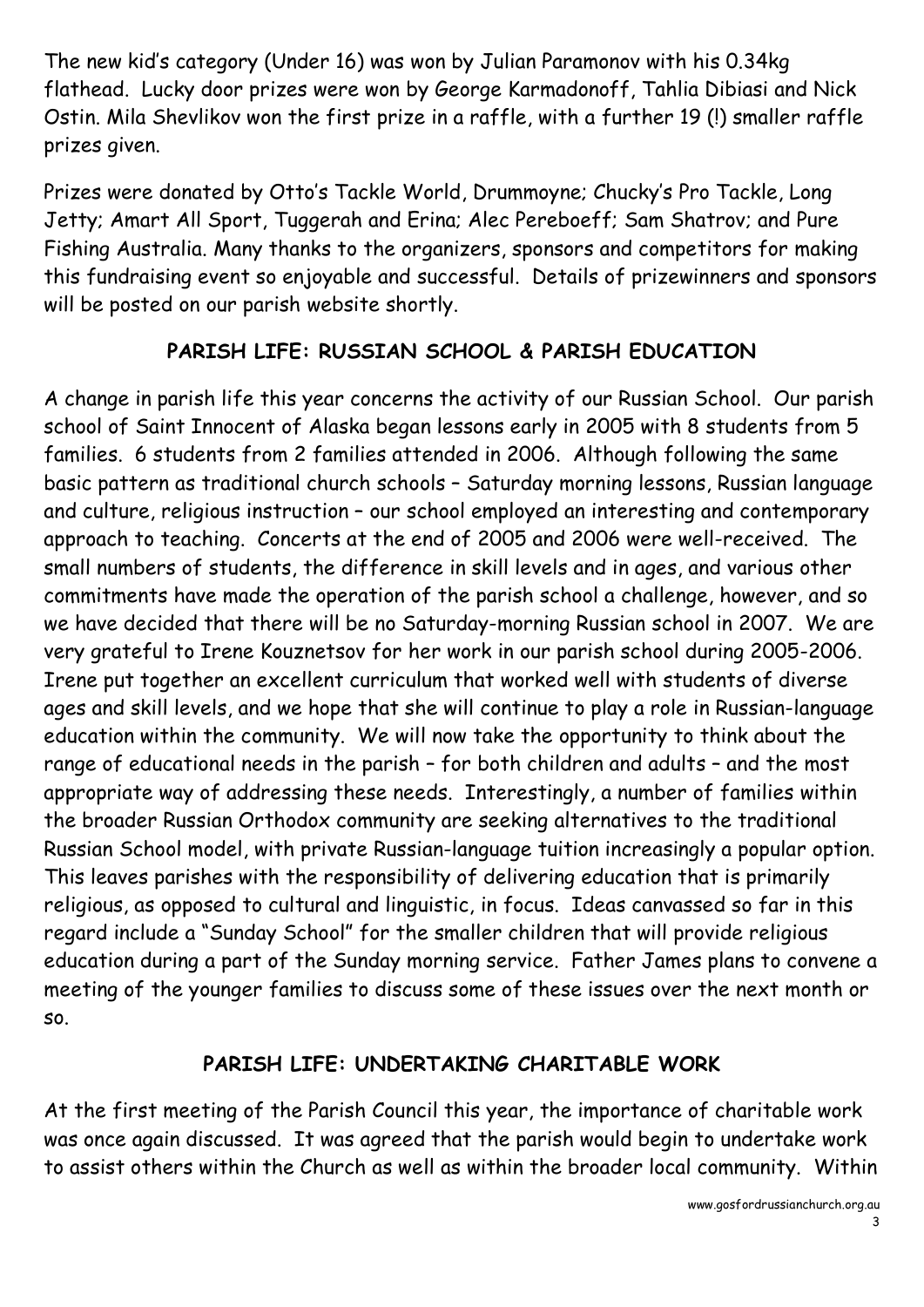the Church, this might include raising money for needy parishes or missions, orphanages and schools. Within the local community, it might include assisting nursing homes, hospitals and schools, preparing Easter and Christmas hampers for the needy or those in custody, or assisting individuals in circumstances of particular need. We also discussed the possibility of "directed" charitable projects during each fasting period. As mentioned earlier in this newsletter, Paul Pereboeff has undertaken the coordination of this work, and more information will be forthcoming shortly. Anyone with ideas or suggestions should feel free to raise them with either Paul or Father James.

# **PARISH LIFE: A NEW SCHEDULE OF SERVICES**

A new Schedule of Services, covering the Autumn months (March-May), will be available in church from Sunday February  $18^{th}$ . Noteworthy services include the solemn service of Great Compline on Wednesday evenings during Great Lent, vigil and Divine Liturgy for Palm Sunday, the beautiful Matins services on the evenings of Holy Week, and the combined observance this year of Great and Holy Saturday and the feast of the Annunciation. Father James will serve in Wallsend for Easter this year, and so an early (7.00pm) Easter Matins will be held at Gosford as in previous years. One omission from this year's Lenten schedule is the General Service of Anointing («Соборование»). We still plan to have this service, but have left it unscheduled at this stage to allow Vladyka Hilarion (and, God willing, other clergy) to attend. Planning in this regard has been complicated by the fact that Vladyka is already serving at 14 General Services of Anointing in Sydney, Brisbane, Melbourne and in NZ between March 1st and April 4th! All parishioners will be notified when a date for this service has been set.

#### **SAD NEWS**

Sadly, we learnt during January of the repose of two friends of the parish. The first was Olga Timohina, the elderly mother of Olga Petroff. Mrs Timohina had been ill a number of years and was residing in the Saint Sergius aged care facility at Cabramatta prior to her repose. Services on the first and ninth day were held at Gosford; the funeral was served at Cabramatta by Father James. Mrs Timohina was 96 years old when she passed away on January  $24<sup>th</sup>$ . Our heartfelt condolences go to Olga and Nestor and their daughter Svetlana. May God grant rest to His newly-departed servant, Olga!

The second was Victor Pulkownik, a resident of Umina Beach. A letter was received from Victor's estate late in January advising that he has reposed suddenly nearly 5 months earlier, on 6 September 2006. Victor had visited our parish a number of times over the years and was also an enthusiastic reader of the parish newsletter, going so far as to regularly send address labels and stamps to ensure that he received it! News of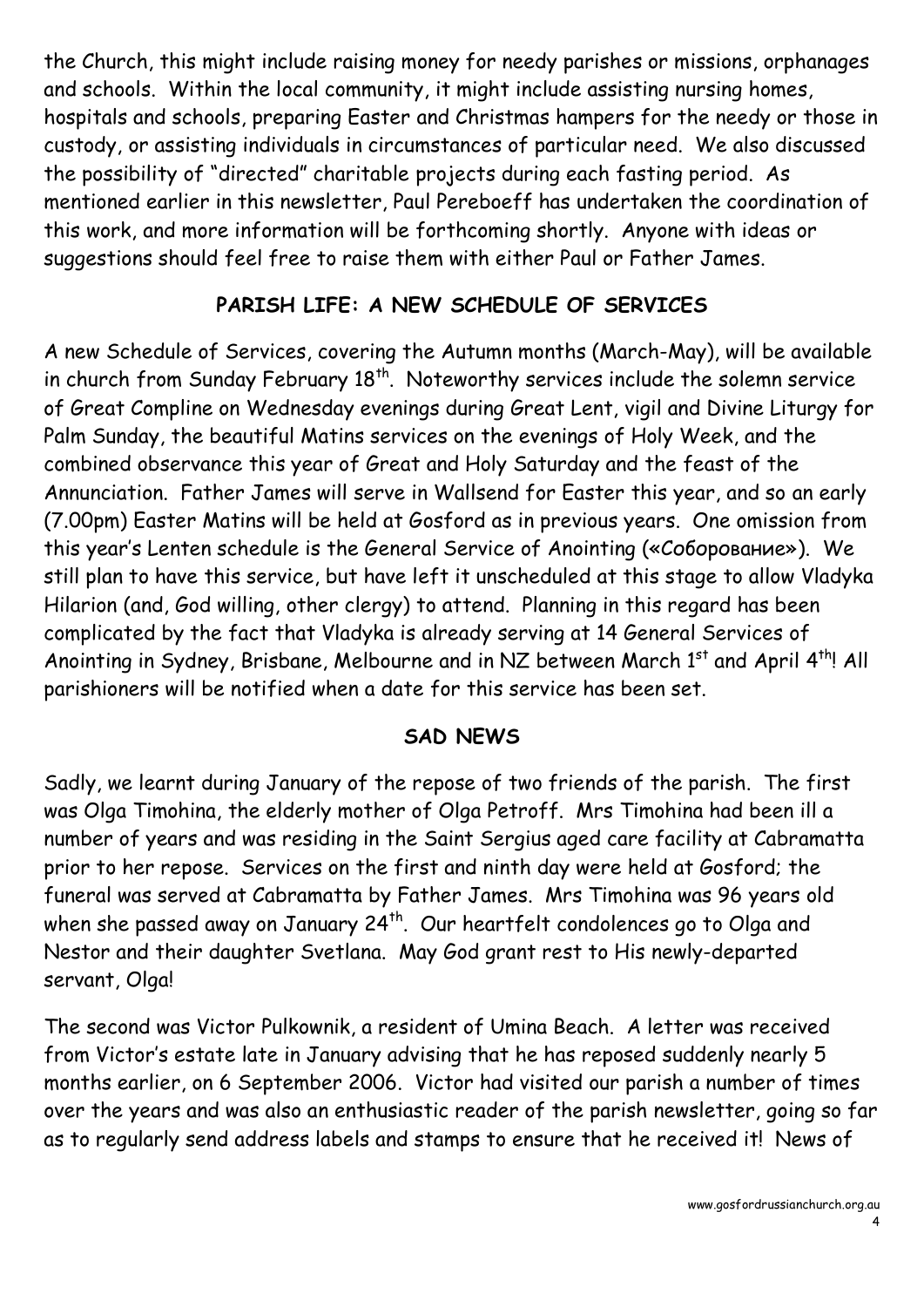his repose was a great shock, especially so long after the fact, and we pray that God will grant him rest.

### **DIOCESAN LIFE: AN AWARD, AN ORDINATION AND A TONSURE AT CROYDON**

On the January  $8<sup>th</sup>$ , the second day of the feast of the Nativity of Christ, it is customary for Archbishop Hilarion to preside at Divine Liturgy in his chapel, the church of All Saints of Russia in Croydon. The festivities this year were all the more joyful as Archpriest Michael Li, the senior priest of the Diocese by ordination and a cleric of the Croydon church, was awarded the right to wear the mitre, the headcovering customarily worn by bishops during the Divine Liturgy. Such an award is one of the highest given to a priest in the Russian Orthodox Church, and was given in this case in recognition of Father Michael's long and zealous pastoral service to the Church of Christ. All present – and all who learned of the award afterwards – rejoiced, rightly discerning in Father Michael a clergyman of extraordinary steadfastness and zeal. Father Michael suffered grievously at the hands of the godless regime in China for many years for his faith, and yet remains an example of patience, humility and kindness. Father Michael served our community here in Gosford back in the days at Narara Community Centre. We congratulate Father Michael on his award, and pray that our Lord Jesus Christ will continue to bless him as he serves His Holy Orthodox Church.

On February  $15<sup>th</sup>$ , the feast of the Meeting of the Lord («Сретение Господне»), longserving Subdeacon Dr Constantine Moshegov, a well-known Sydney eye specialist, was ordained to the diaconate. The new Father Constantine will continue to serve at Croydon. On the same day, Father Constantine's brother-in-law Martin Naef was tonsured reader and then sub-deacon, also to serve at the Croydon parish. Our warmest congratulations and best wishes to Father Constantine, Matushka Natalia, and their children Sophia and Julian, and to Subdeacon Martin, his wife Tatiana, and their children Xenia, Alexander and Sebastian. May God grant Deacon Constantine and Subdeacon Martin many years of service to his Holy Orthodox Church!

#### **DISTURBANCES IN DIOCESAN LIFE**

Readers of the Russian-language Diocesan journal, «Церковное Слово» ("Word of the Church") will be aware that the long-serving rector of the parish of Saint Seraphim in Brisbane, Mitred Archpriest Peter Semovskih, has been suspended by the church authorities from his duties at the parish and from all priestly functions. The reason given for this suspension was that Father Peter had of his own will separated himself from his lawful ecclesiastical authorities. Sadly, notices now appearing in the Church and Russian community press indicate that similar suspensions have been placed on three Sydney clergymen, Mitred Archpriest John Stukacz (Saints Peter & Paul Cathedral,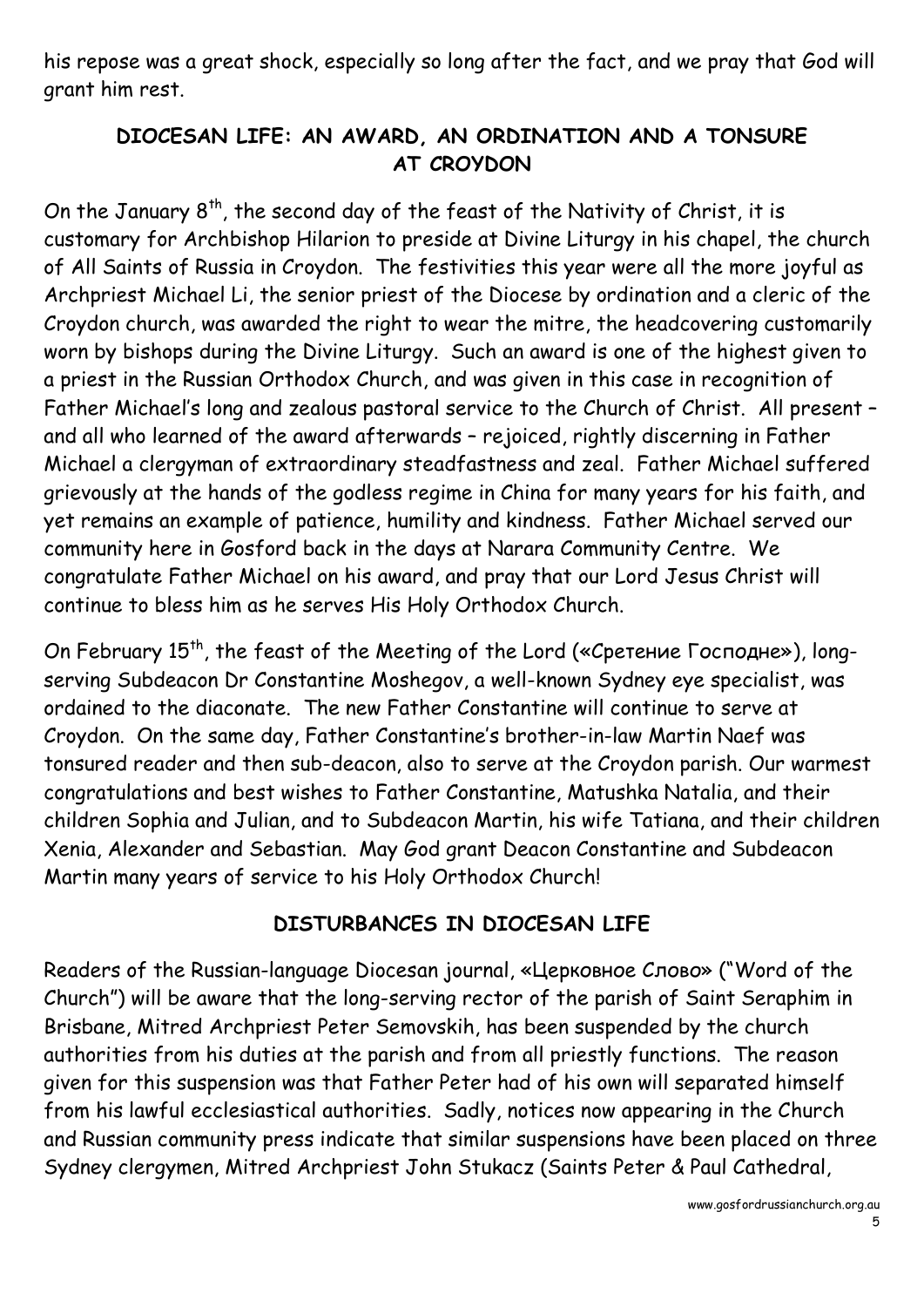Strathfield), Archpriest Michael Konstantinoff (Archangel Michael parish, Blacktown), and Priest Vladimir Tsukanov (Our Lady of Kazan Convent, Kentlyn). The faithful are obliged to observe these suspensions, and should pray that these clergymen repent of their actions and submit to lawful church authority.

It is also with great sadness that we note that a Ukrainian-based group styling itself the "Russian True Orthodox Church" (RTOC) has begun to exercise an unhealthy influence upon some of the faithful here in Australia. The leader of this group is a certain Tikhon Pascechnik, consecrated to the episcopate unlawfully and against the will of Metropolitan Vitaly in late 2004. Although it claims links with parts of the Soviet era Catacomb Church, the RTOC is in fact increasingly composed of suspended and deposed clerics from Western Europe, North America and Australia. The faithful should avoid all contact with this organisation.

# **THE PRAYERS OF THE FAITHFUL ARE ASKED FOR:**

**The sick & suffering**: Deacon Christopher; our parishioners Antonina (Tialshinsky) & Victor (Manjetny); and also for Volodymyr, Vasili, Vera, Eugenia, Olga, Galina, Tatiana and Daniel

**Expectant mothers**: Alison (non-Orthodox)

**Families with new babies**: Tanya & Peter Iliuk and their new baby Zachariah, with big sisters Stephanida & Cyra; Susie & Victor Bendevski and their new baby Melanie, with big brother Phillip

**Newly-departed**: Olga (Timohina, Olga Petroff's mother, who reposed on 24.1.2007)

**Departed**: Metropolitan Vitaly, Irina (Kamenev), Nun Maria, George, Theodore, Lyubov (Smieska); Victor (Pulkownik)

# **GOSFORD TELEPHONE NUMBER NOW DISCONNECTED**

When we first moved to West Gosford we had a telephone line connected that linked to a "Messagebank" service. This service has been rarely – if ever – used, and the Parish Council has decided to save \$40.00 a month by disconnecting the service. As of the beginning of March, then, the telephone number 4322-9099 will no longer be in use.

Father James can be contacted on his mobile (0428-639156), at home (4342-0015), or by email: rev.james.carles@rocor.org.au. A list of names and contact numbers for members of the Parish Council will be included in the next issue of the newsletter.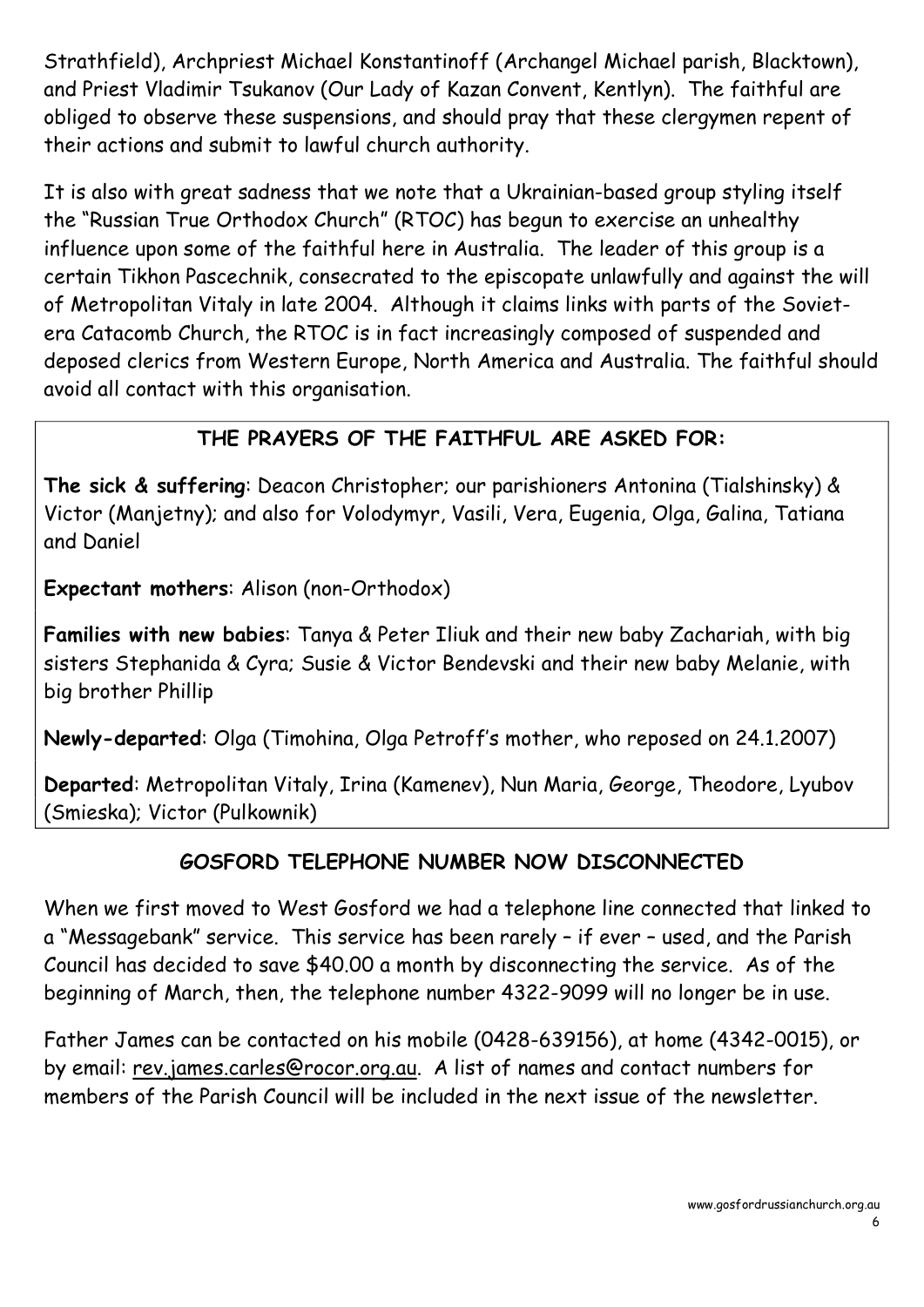#### **NEW-LOOK DIOCESAN WEBSITE**

The website of the Australian-New Zealand Diocese, www.rocor.org.au, has recently been completely re-designed and updated. The result is an attractive new website with lots of news and photographs from around the Diocese. Father James will be providing information to the Diocesan site about parish life here in Gosford.

#### **SPIRITUAL LIFE: FASTING DURING GREAT LENT**

"When we choose to observe the Fast, we always profit from it. For the devils dare not attack us when we fast, and the guardian angels that protect our life stand at our side with greater eagerness when we are cleansed with fasting".

#### (Sticheron at Vespers on Monday in Cheese Week)

Fasting is not something that we do because God wants us to be hungry or because he wants us to be punished. Fasting is a way of learning to control ourselves. It is easier to control our stomachs than our hearts and minds, so we practice self-control on our stomachs. We do this by eating very plain food.

Throughout the fast, a vegan diet is kept; no meat, fish, or dairy products should be eaten. The two general exceptions are the Great Feasts of Palm Sunday and Annunciation («Благовещение»). In 2007, these feasts fall on Sunday April 1<sup>st</sup> and Saturday April 7<sup>th</sup> respectively. Fish may be eaten on Palm Sunday, but because the feast of the Annunciation coincides with Great and Holy Saturday, that day remains one of strict fasting (wine is permitted, but not oil). Strictly speaking, no wine (to be understood as any alcoholic drinks) or oil are allowed on weekdays. The fast is relaxed on weekends and certain weekdays (in 2006, on Friday March 9<sup>th</sup>, Wednesday March 21<sup>st</sup>, Thursday March 22<sup>nd</sup>, and Thursday April 6<sup>th</sup>) to allow wine and oil. These rules are rigorous and certainly go well beyond the popular idea of "giving something up for Lent". Although hard, it is not impossible to keep such a fast; vegan cookbooks are now widely available, and supermarkets commonly stock many Lenten foods. There are many personal and practical circumstances that may make strict observance of the fast difficult, however, and these need to be taken into account. Anyone with questions or concerns about fasting should talk to Father James.

As well as eating only simple food, we also try and spend less time doing pointless things, like playing computer games or surfing the internet or watching TV. We try and spend our time in a way that is good for our souls. Reading the Bible or spiritual books, helping others, and going to church are some ways that we can do this. Ask others about books that may be profitable to read, should you not be sure or have anything suitable yourself.